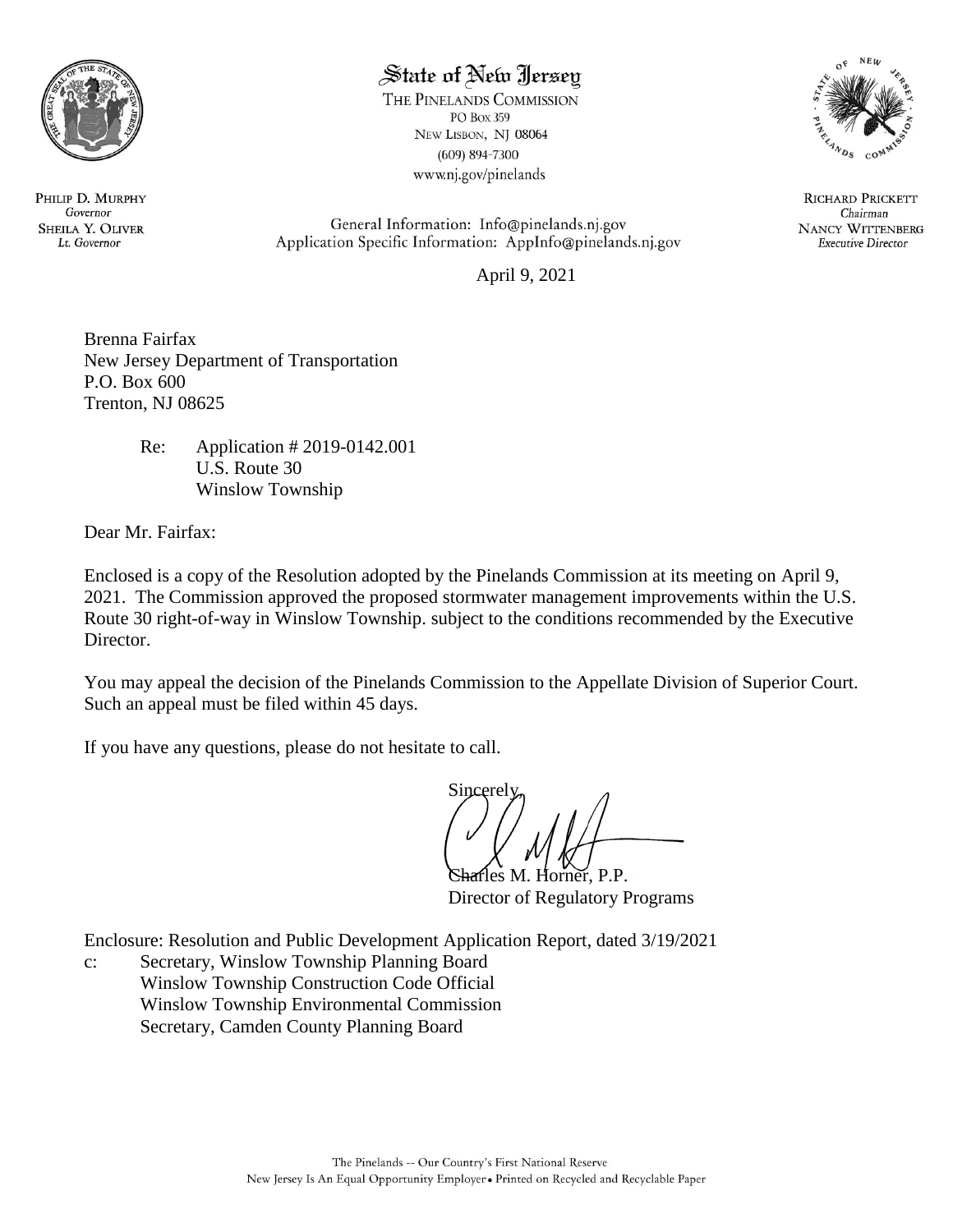

# *RESOLUTION OF THE NEW JERSEY PINELANDS COMMISSION*

**NO. PC4-21- 11**

**TITLE: Approving** With Conditions an Application for **Public Development** (Application Number 2019-0142.001)

**Commissioner** Pikolycky moves and Commissioner Lohbauer **seconds the motion that:**

**WHEREAS,** the Pinelands Commission has reviewed the Public Development Application Report and the recommendation of the Executive Director that the following application for Public Development be approved with conditions:

| 2019-0142.001                |                                                             |
|------------------------------|-------------------------------------------------------------|
| Applicant:                   | <b>New Jersey Department of Transportation</b>              |
| Municipality:                | Winslow Township                                            |
| <b>Management Area:</b>      | Pinelands Village                                           |
| Date of Report:              | March 19, 2021                                              |
| <b>Proposed Development:</b> | Stormwater management improvements within the U.S. Route 30 |
|                              | right-of-way in Winslow Township.                           |

**WHEREAS,** no request for a hearing before the Office of Administrative Law concerning the Executive Director's recommendation has been received for this application; and

**WHEREAS,** the Pinelands Commission hereby adopts the Conclusion of the Executive Director for the proposed development; and

**WHEREAS,** the Pinelands Commission hereby determines that the proposed public development conforms to the standards for approving an application for public development set forth in N.J.A.C. 7:50-4.57 if the conditions recommended by the Executive Director are imposed; and

WHEREAS, pursuant to N.J.S.A. 13A-5h, no action authorized by the Commission shall have force or effect until ten (10) days, Saturdays, Sundays and public holidays excepted, after a copy of the minutes of the meeting of the Commission has been delivered to the Governor for review, unless prior to expiration of the review period and Governor shall approve same, in which case the action shall become effective upon such approval.

**NOW, THEREFORE BE IT RESOLVED** that Application Number 2019-0142.001 for public development is hereby **approved** subject to the conditions recommended by the Executive Director.

|                                   |   | AYE NAY NP $A/R^*$ |   |              | AYE              | $NAY$ NP $A/R^*$ |  |                    | AYE | NAY | $NP$ $A/R^*$ |
|-----------------------------------|---|--------------------|---|--------------|------------------|------------------|--|--------------------|-----|-----|--------------|
| Avery                             | Δ |                    |   | <b>Irick</b> | X                |                  |  | Pikolycky          | X   |     |              |
| Christy                           | Δ |                    |   | Jannarone    | $\boldsymbol{X}$ |                  |  | Quinn              |     |     |              |
| Higginbotham $\vert X \vert$      |   |                    |   | Lloyd        | X                |                  |  | <b>Rohan Green</b> |     |     |              |
| Howell                            |   |                    | X | Lohbauer     | X                |                  |  | Prickett           |     |     |              |
| $*A = Abstract and / R = Recused$ |   |                    |   |              |                  |                  |  |                    |     |     |              |

#### **Record of Commission Votes**

Adopted at a meeting of the Pinelands Commission Date: April 9,

Nancy Wittenberg Executive Director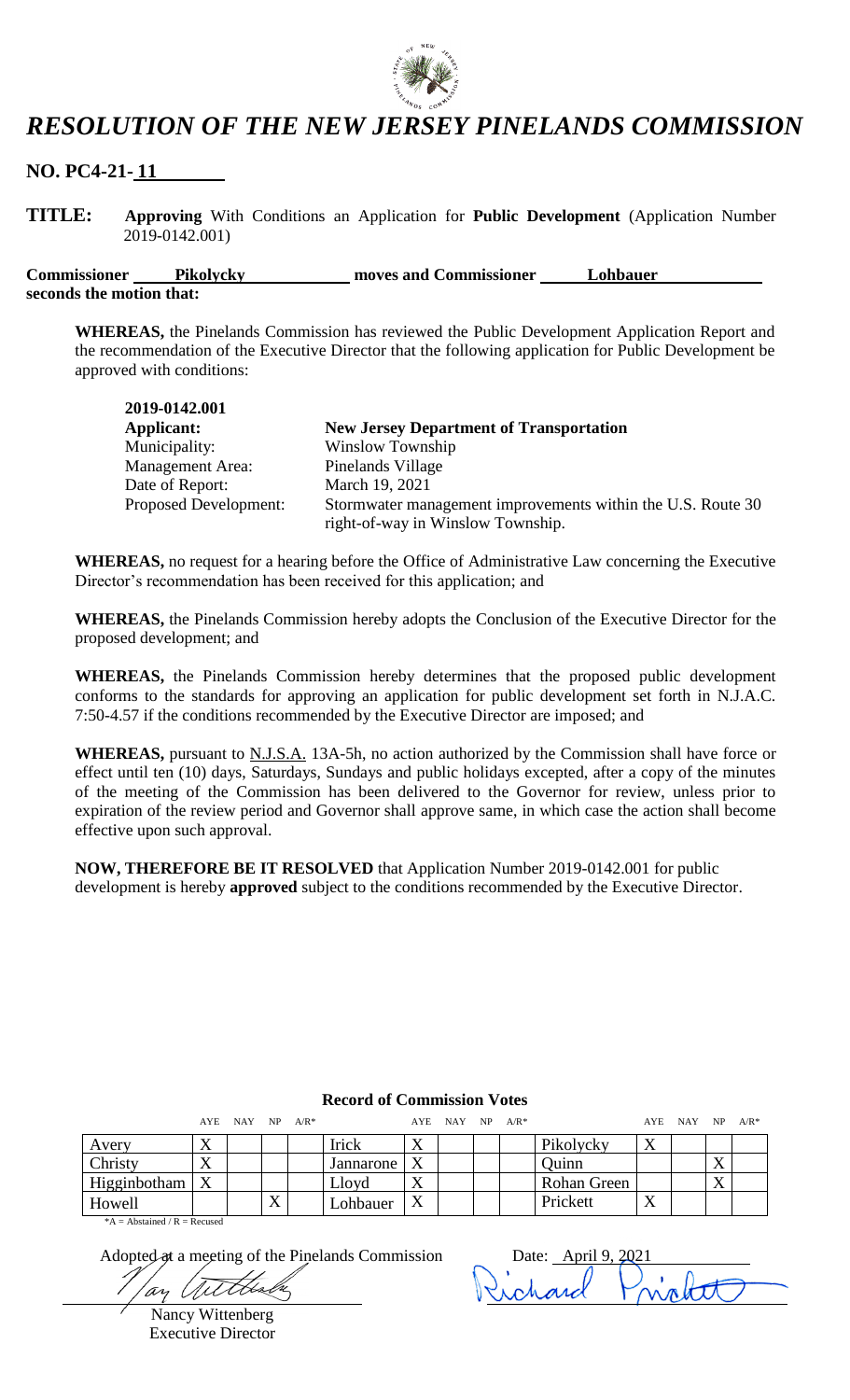

# State of New Jersey

THE PINELANDS COMMISSION PO Box 359 NEW LISBON, NJ 08064  $(609) 894 - 7300$ www.nj.gov/pinelands



**RICHARD PRICKETT** Chairman **NANCY WITTENBERG Executive Director** 

General Information: Info@pinelands.nj.gov Application Specific Information: AppInfo@pinelands.nj.gov

March 19, 2021

Brenna Fairfax (via email) New Jersey Department of Transportation P.O. Box 600 Trenton, NJ 08625

> Re: Application # 2019-0142.001 U.S. Route 30 Winslow Township

Dear Ms. Fairfax:

The Commission staff has completed its review of this application for stormwater management improvements within the U.S. Route 30 right-of-way in Winslow Township. Enclosed is a copy of a Public Development Application Report. On behalf of the Commission's Executive Director, I am recommending that the Pinelands Commission approve the application with conditions at its April 9, 2021 meeting.

Any interested party may appeal this recommendation in accordance with the appeal procedure attached to this document. If no appeal is received, the Pinelands Commission may either approve the recommendation of the Executive Director or refer the application to the New Jersey Office of Administrative Law for a hearing.

Prior to any development, the applicant shall obtain any other necessary permits and approvals.

**Sincerely** 

fles M. Horner, P.P. Director of Regulatory Programs

Enc: Appeal Procedure

c: Secretary, Winslow Township Planning Board (via email) Winslow Township Construction Code Official (via email) Winslow Township Environmental Commission (via email) Secretary, Camden County Planning Board (via email)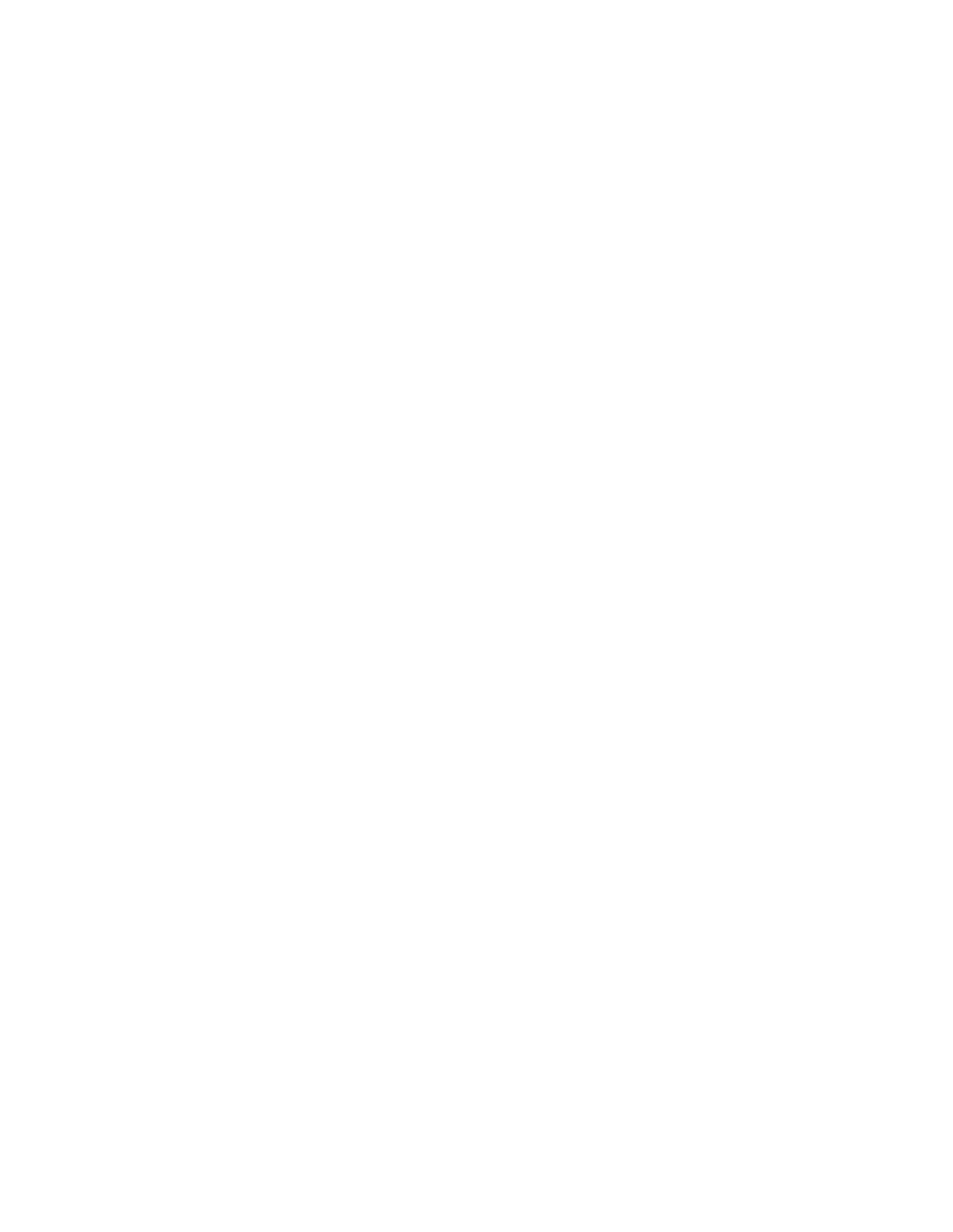

# State of New Jersey

THE PINELANDS COMMISSION PO Box 359 NEW LISBON, NJ 08064  $(609) 894 - 7300$ www.nj.gov/pinelands



**RICHARD PRICKETT** Chairman **NANCY WITTENBERG Executive Director** 

General Information: Info@pinelands.nj.gov Application Specific Information: AppInfo@pinelands.nj.gov

### **PUBLIC DEVELOPMENT APPLICATION REPORT**

March 19, 2021

Brenna Fairfax (via email) New Jersey Department of Transportation P.O. Box 600 Trenton, NJ 08625

| <b>Application No.:</b> | 2019-0142.001    |
|-------------------------|------------------|
|                         | U.S. Route 30    |
|                         | Winslow Township |

This application proposes stormwater management improvements within the U.S. Route 30 right-of-way in Winslow Township. The proposed improvements will be located within a 400 linear foot section of the U.S. Route 30 right-of-way near its intersection with Spring Road and within a 1,400 linear foot section of the U.S. Route 30 right-of-way near its intersection with East Fleming Pike.

This application proposes the installation of a total of 2,911 linear feet of stormwater drainage pipe and 27 stormwater inlets within the two sections of the U.S. Route 30 right-of-way. The proposed stormwater drainage pipe and 27 stormwater inlets will be installed within the paved cartway.

The applicant indicates that the stormwater drainage improvements have been designed to alleviate persistent roadway flooding and will improve highway safety.

### **STANDARDS**

The Commission staff has reviewed the proposed development for consistency with all standards of the Pinelands Comprehensive Management Plan (CMP). The following reviews the CMP standards that are relevant to this application:

#### Land Use (N.J.A.C. 7:50-5.27(a))

The proposed development is located in the Pinelands Village of Elm. The proposed development is a permitted land use in a Pinelands Village.

### Wetlands Standards (N.J.A.C. 7:50-6.7)

Each of the two sections of the U.S. Route 30 right-of-way proposed for stormwater management improvements have existing stormwater drainage systems. These existing systems were installed prior to the 1981 effective date of the Commission's regulations. Both existing systems currently discharge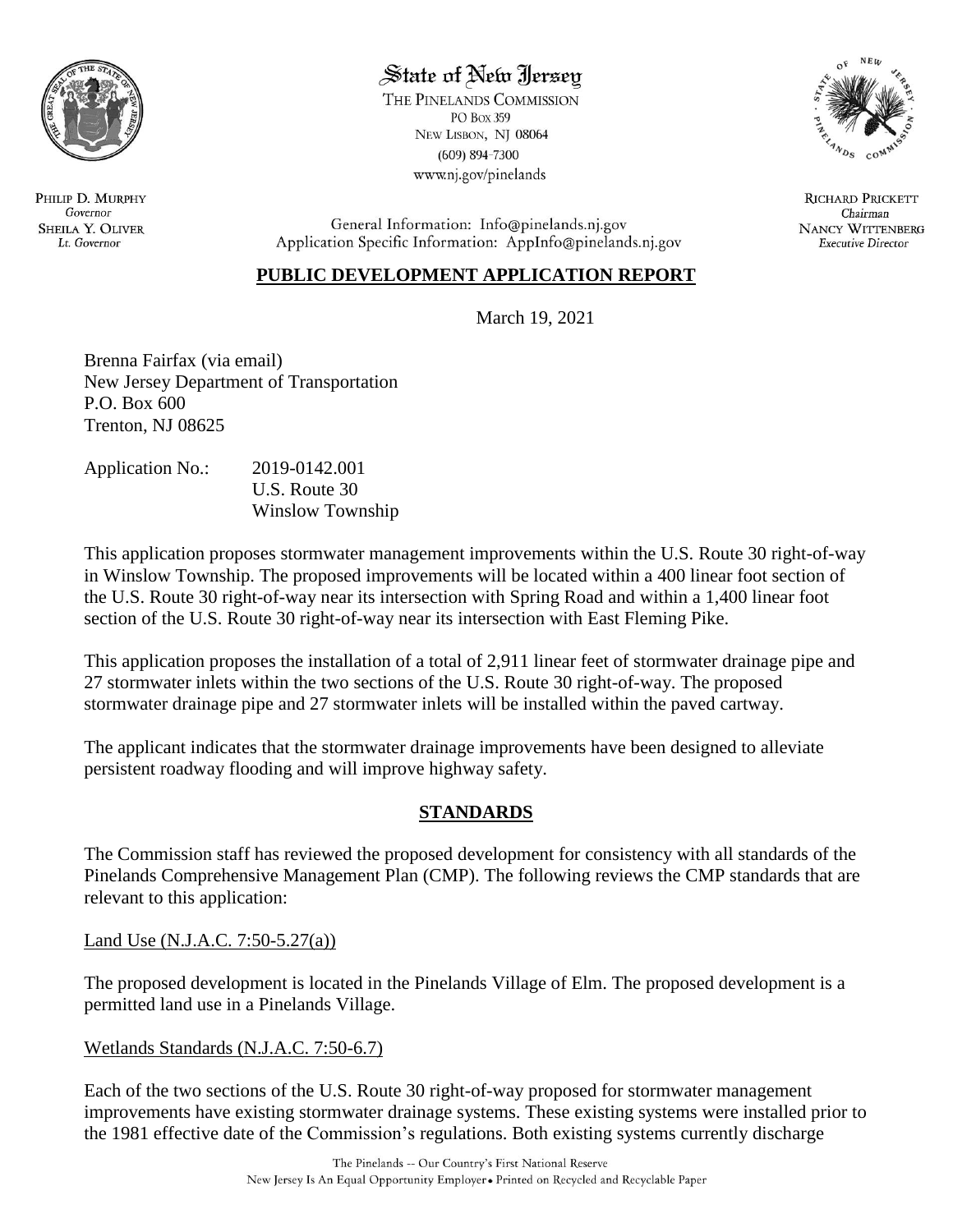stormwater runoff from the roadway directly to wetlands. To alleviate roadway flooding, the proposed stormwater management systems will tie into and extend the existing stormwater systems. To demonstrate that the proposed stormwater improvements will not result in a significant adverse impact to those wetlands, the applicant has designed the proposed stormwater improvements to ensure that there will be no increase in the volume and rate of stormwater runoff discharging to wetlands after the development than occurred prior to the proposed development.

#### **PUBLIC COMMENT**

The applicant has provided the requisite public notice. Newspaper public notice was completed on February 2, 2021. The application was designated as complete on the Commission's website on February 24, 2021. The Commission's public comment period closed on March 12, 2021. No public comment was submitted to the Commission regarding this application.

#### **CONDITIONS**

1. Except as modified by the below conditions, the proposed development shall adhere to the plan, consisting of five sheets, prepared by WSP USA Solutions, Inc. and dated as follows:

Sheets 1 & 2 - undated Sheets 3 & 4 - September 24, 2020 Sheet 5 - September 23, 2020

- 2. Disposal of any construction debris or excess fill may only occur at an appropriately licensed facility.
- 3. Prior to any development, the applicant shall obtain any other necessary permits and approvals.

#### **CONCLUSION**

As the proposed development conforms to the standards set forth in N.J.A.C. 7:50-4.57, it is recommended that the Pinelands Commission **APPROVE** the proposed development subject to the above conditions.